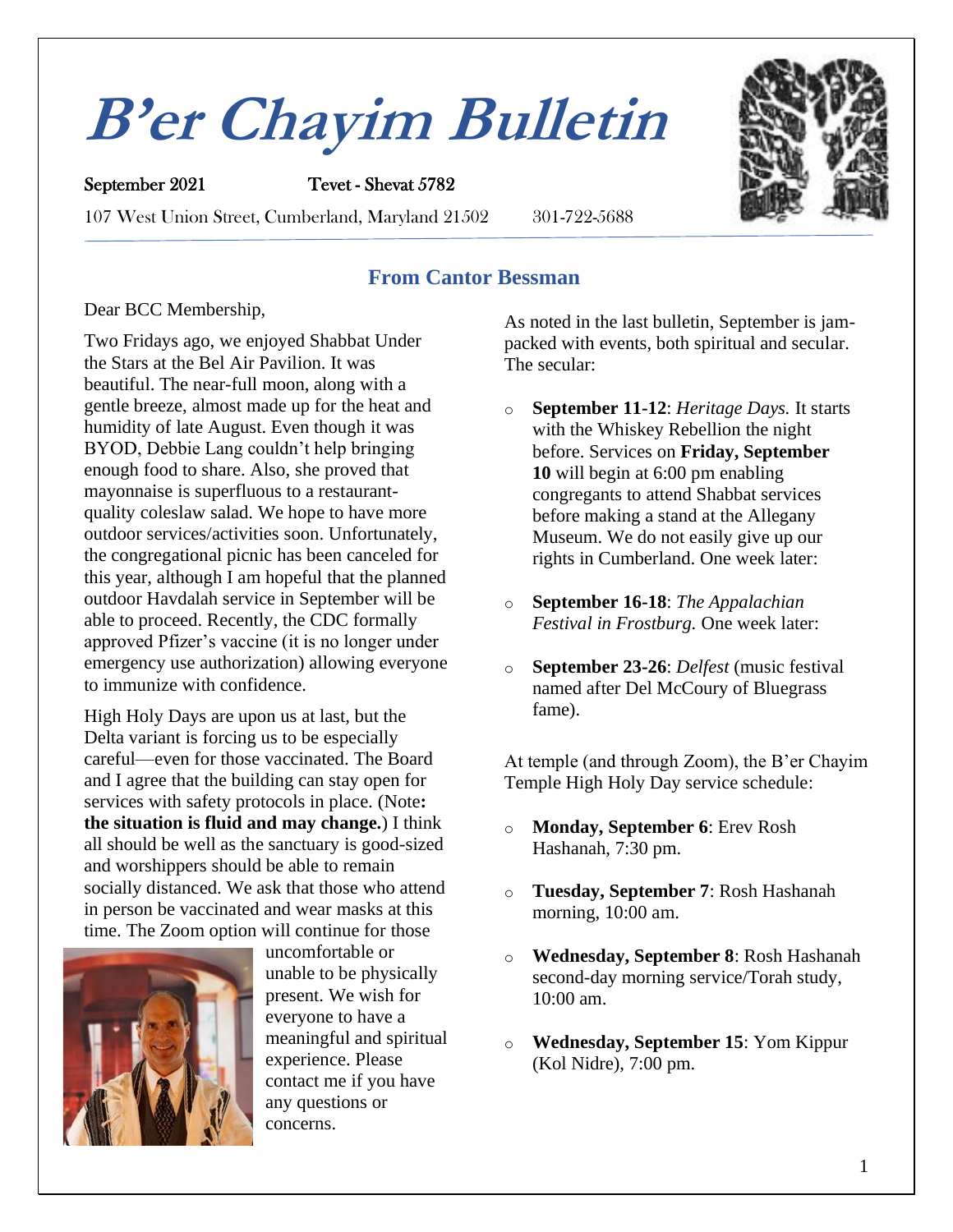- o **Thursday, September 16**: Yom Kippur morning with Yizkor, 10:00 am; afternoon, 3:00 pm; Ne'ilah, 5:00 pm.
- o **Friday, September 24**: Erev Shabbat (including Sukkoth and Simchat Torah celebrations), 7:30 pm.

Bruce Dubins, Debbie Lang, and I are busy ensuring that everyone who wishes to participate with a part in any High Holy Day service is included. If you haven't done so, please reach out to one of us. It's not too late.

Shana Tova Umetuka (May you have a good and sweet year) and G'mar Chatima Tova (May you be inscribed in the Book of Life").

Cantor Richard Bessman



#### **Donations**

#### **Yahrzeits**

Emerson Miller **Benjamin Miller** Fred Klein **Dave Klein** Chuck Lang Ruth Scholl Carol & Howard Mendelsohn Sarah Mendelsohn Paul Snow Barbara Snow Sokoloff Carol Gerson Allan Gerson Stuart Goldfine Bertha Goldfine Frances Jablon Ken Jablon Barbie Cornwell **Robert I. Dezen** George & Tina Beneman Belle Beneman

Donor In memory of

Polly Jo Hightower Tim Alvarado, Patty Hightower Ferne Jaffe **Annie Kaplon**, Samuel Kaplon

Thank you to Annette and Neil Schacter, and Henry and Deborah Feinberg for their contributions to the Cantor's Discretionary Fund.

#### **Donation Acknowledgements**

B'er Chayim is extremely grateful for contributions received. When sending a donation to B'er Chayim, please include your name as you would like it to be listed in the bulletin. Thank you!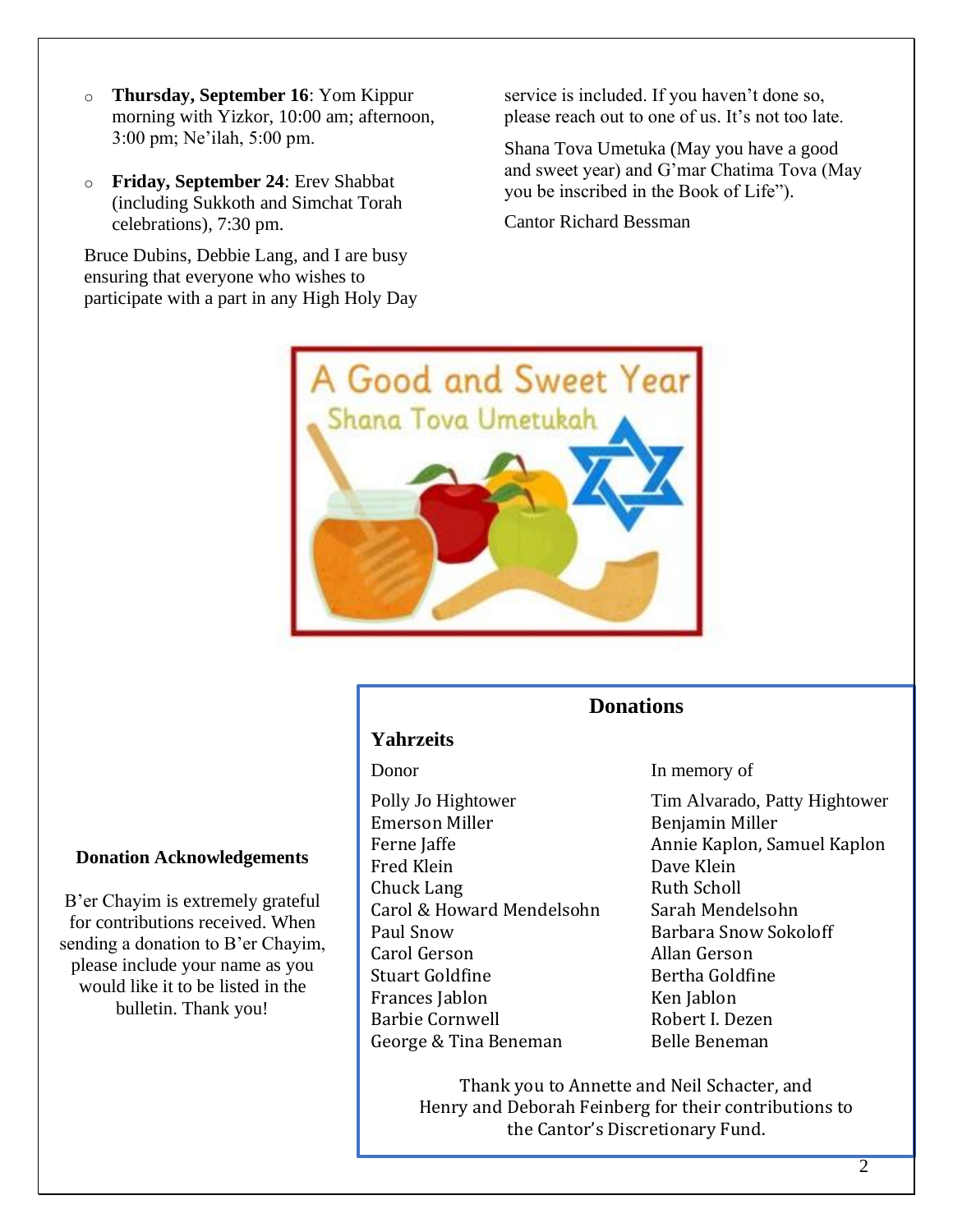## **September 2021**

| Saturday, September 4   | 10:00 am                               | <b>Shabbat Morning Service</b>                                                       |
|-------------------------|----------------------------------------|--------------------------------------------------------------------------------------|
| Monday, September 6     | $7:30 \text{ pm}$                      | Erev Rosh Hashanah Service                                                           |
| Tuesday, September 7    | 10:00 am                               | Rosh Hashanah Morning Service                                                        |
| Wednesday, September 8  | 10:00 am                               | Rosh Hashanah Second-Day<br>Morning Service/Torah Study                              |
| Friday, September 10    | *6:00 pm*                              | <b>Erev Shabbat Service</b>                                                          |
| Wednesday, September 15 | $7:00 \text{ pm}$                      | Yom Kippur (Kol Nidre) Service                                                       |
| Thursday, September 16  | 10:00 am                               | Yom Kippur Morning<br>with Yizkor Service                                            |
|                         | $3:00 \text{ pm}$<br>$5:00 \text{ pm}$ | Yom Kippur Afternoon Service<br>Ne'ilah                                              |
| Friday, September 17    | $7:30 \text{ pm}$                      | <b>Erev Shabbat Service</b>                                                          |
| Saturday, September 18  | 10:00 am                               | <b>Torah Study</b>                                                                   |
| Friday, September 24    | $7:30 \text{ pm}$                      | <b>Erev Shabbat Service</b><br>(including Sukkoth and<br>Simchat Torah celebrations) |

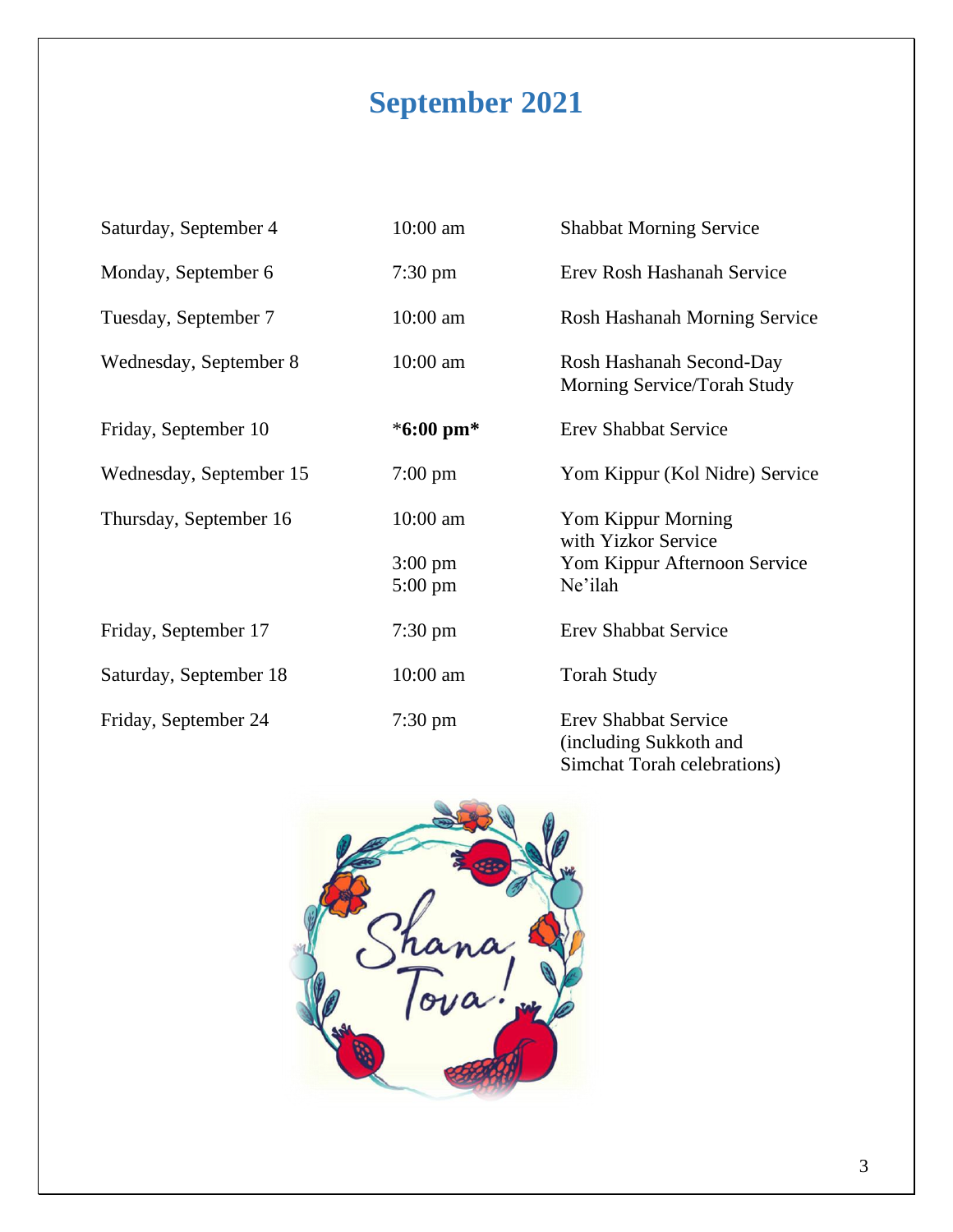#### **We Remember**

#### *Yahrzeits for week ending September 4, 2021*

Ida Feldman Joseph Shapiro Abraham Kaplon Rabbi Aaron H. Lefkowitz Mae Viola Bernstein Bess Fichter Etta Bashe Lichtenstein Harry Mandell Lena Brodell Boruch Serebryanaya George Waingold Beatrice Welik Robert I. Dezen Carl E. Fields

#### *Yahrzeits for week ending September 11, 2021*

Sarah Gerson Abe Feldstein Samuel Schwab Belle Beneman Nathan Feigus Ken Jablon Maurice Milberg Charles Price Lenor Ber Roseanna Bernstein David Gottlieb

#### *Yahrzeits for week ending September 18, 2021*

Jenny Rosenberg Helen Teitelbaum Ruth R. Millenson Reba Alpert Clara Price Henrietta H. Fries Milton S. Granet Harry Kauffman Leslie Wade

#### *Yahrzeits for week ending September 25, 2021* Rebecca Sigel Billie Gurenson Martin Kochman Miriam Klawan Mirkin Philip Peskin Anna Feldstein Kelter Ervin Hartman Chaye Yankelevitz Ida Yankelevitz Max Judenberg S. Martin Kornblatt Samuel Wertheimer

#### *Yahrzeits for week ending October 2, 2021*

Barbara Dubins Harry Fram Dr. Saville Gabriel Weisman Isidore August Albert L. Luddeke Henry Luddeke Rebecca Millenson Ron Dubansky Marshall Heller Morris Rosenbaum Florence Schreiber Jacob Feigus Helen Feldman Robert Kaplon Albert Margolis David Schwab